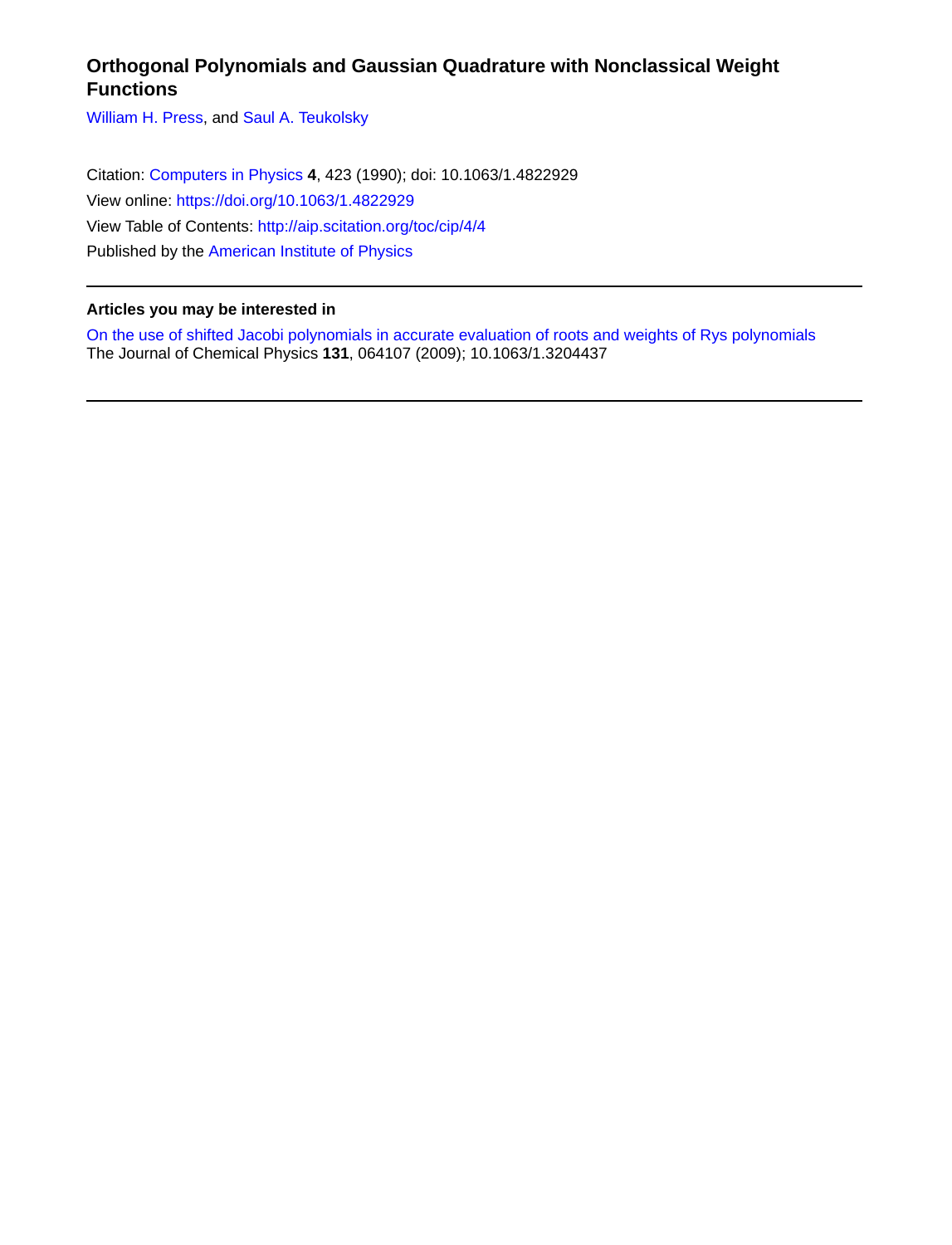# **RECIPES Orthogonal Polynomials And Gaussian Quadrature With Nonclassical Weight Functions**

William H. Press and Saul A. Teukolsky

The subject of orthogonal polynomials crops up in<br>a variety of different applications in both analytic<br>and numerical work. Every different weight<br>function (defined below) implies a different set of he subject of orthogonal polynomials crops up in a variety of different applications in both analytic and numerical work. Every different weight orthogonal polynomials. For the few most common, "classical" weight functions, the resulting polynomials are tabulated in standard references. In this column we will show you how to construct your own orthogonal polynomials when the weight function in your problem is not one of the classical forms. As an application, we will show how you can use a set of such orthogonal polynomials to carry out an otherwise intractable Gaussian quadrature.

To fix our notation, let us consider an interval  $(a,b)$ on the real axis. We define the "scalar product of two functions f and *g* over a weight function *W"* as

$$
\langle f|g\rangle \equiv \int_{a}^{b} W(x)f(x)g(x)dx.
$$
 (1)

The scalar product is a number, not a function of *x.* Two functions are said to be orthogonal if their scalar product is zero. A function is said to be normalized if its scalar product with itself is unity. A set of functions that are all mutually orthogonal and also all individually normalized is called an orthonormal set.

We can find a set of polynomials (i) that includes exactly one polynomial of order j, called  $p_i(x)$ , for each  $j = 0,1,2,...$ , and (ii) all of which are mutually orthogonal over the specified weight function  $W(x)$ . A constructive procedure for finding such a set is the recurrence relation

$$
p_{-1}(x) \equiv 0,
$$
  
\n
$$
p_0(x) \equiv 1,
$$
  
\n
$$
p_{j+1}(x) = (x - a_j)p_j(x) - b_jp_{j-1}(x),
$$
  
\n
$$
j = 0,1,2,...,
$$

where

$$
a_j = \langle xp_j | p_j \rangle / \langle p_j | p_j \rangle, \quad j = 0, 1, 2, \dots, b_j = \langle p_j | p_j \rangle / \langle p_{j-1} | p_{j-1} \rangle, \quad j = 1, 2, \dots.
$$
 (3)

The coefficient  $b_0$  is arbitrary; we can take it to be zero.

The polynomials defined by (2) are monic, i.e., the coefficient of their leading term  $[x^{j}$  for  $p_{i}(x)$  is unity. If

we divide each  $p_i(x)$  by the constant  $\left[\langle p_i | p_j \rangle\right]^{1/2}$  we can render the set of polynomials orthonormal. One also encounters orthogonal polynomials with various other normalizations. You can convert from a given normalization to monic polynomials if you know that the coefficient of  $x^j$  in  $p_j$  is  $\lambda_j$ , say; then the monic polynomials are obtained by dividing each  $p_i$ , by  $\lambda_i$ . Note that the coefficients in a recurrence relation like (2) depend on the adopted normalization.

For the "classical" orthogonal polynomials, the coefficients  $a_i$  and  $b_j$  have been worked out long ago, with formulas for them given in standard references. In such cases, the recurrence relation (2) provides a stable means of generating the polynomials. The classical cases include the Legendre polynomials  $[W(x) = 1]$ , Chebyshev polynomials  $[W(x) = (1-x^2)^{-1/2}]$ , Jacobi polynomials  $[W(x) = (1-x)^{\alpha}(1+x)^{\beta}]$ , which are all defined on the interval  $(-1,1)$ . On the interval  $(0,\infty)$  there are the Laguerre polynomials  $[W(x) = x^{\alpha}e^{-x}]$ , while on  $(-\infty,\infty)$  there are the Hermite polynomials  $[W(x) = e^{-x^2}]$ .

By contrast, if you are confronted with a nonclassical weight function  $W(x)$ , the construction of the associated set of orthogonal polynomials is not trivial. The procedure of Stieltjes, outlined above, is to compute  $a_0$  from (3), then  $p_1(x)$  from (2). Knowing  $p_0$  and  $p_1$ , we can compute  $a_1$ and  $b_1$  from (3), and so on. But how are we to compute the inner products in (3)?

The textbook approach is to represent each  $p_i(x)$ explicitly as a polynomial in *x* and to compute the inner products by multiplying out term by term. This will be feasible if we know the first  $2N$  moments of the weight function,

$$
\mu_j = \int_a^b x^j W(x) dx, \quad j = 0, 1, \dots, 2N - 1.
$$
 (4)

However, the solution of the resulting set of algebraic equations for the coefficients  $a_i$  and  $b_j$  in terms of the moments  $\mu_i$  is in general *extremely* ill-conditioned. Even in double precision, it is not unusual to lose all accuracy by the time  $N = 12$ . We must thus reject any procedure based on the moments (4).

Sack and Donovan<sup>1</sup> discovered that the numerical stability is greatly improved if, instead of using powers of  $x$  as a set of basis functions to represent the  $p_i$ 's, one uses some other known set of orthogonal polynomials  $\pi_i(x)$ , say. Roughly speaking, the improved stability occurs

*William H. Press is a professor of astronomy and physics at Harvard University. Saul A. Teukolsky is a professor of physics and astronomy at Cornell University.*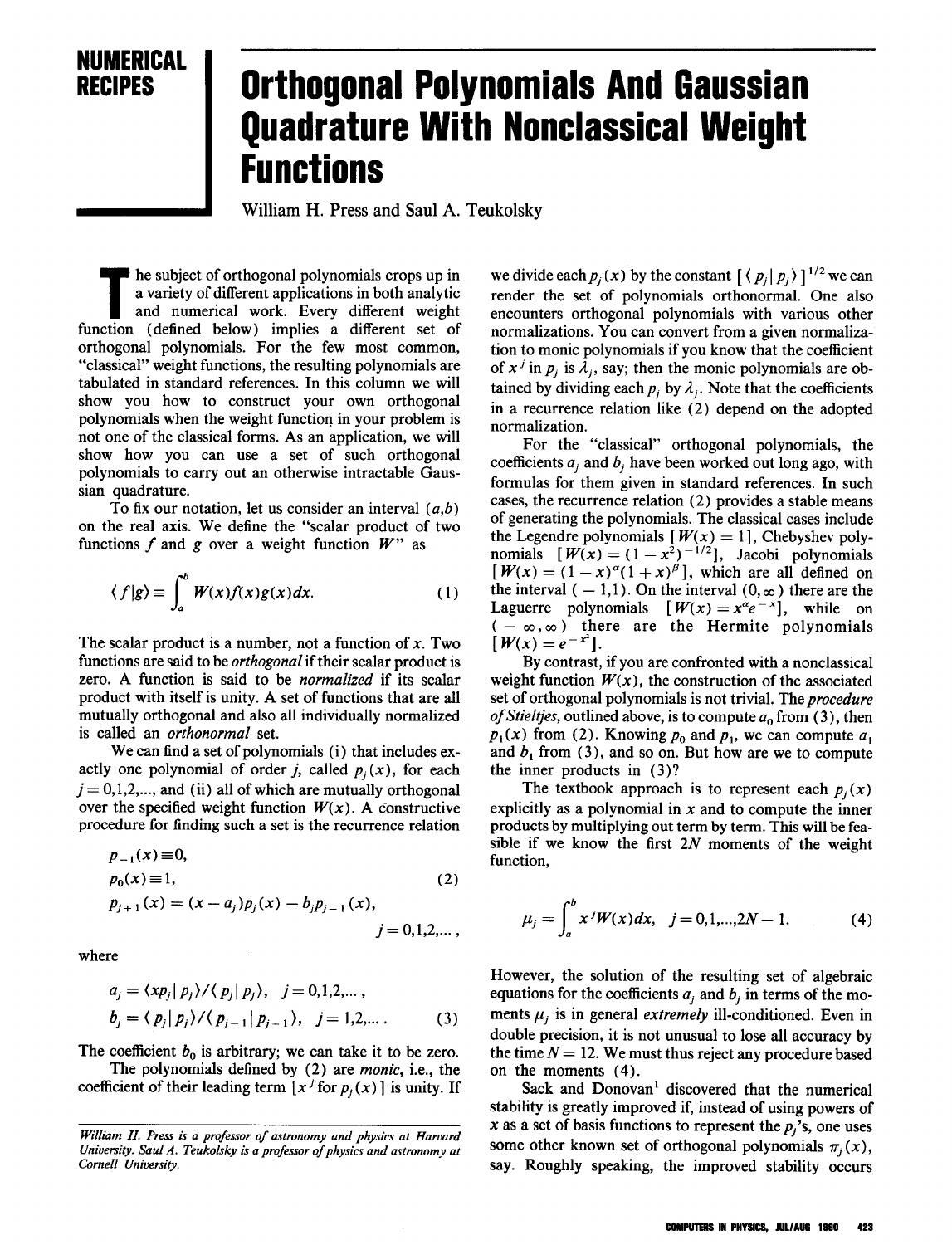#### **NUMERICAL RECIPES**

because the polynomial basis "samples" the interval *(a,b)*  better than the power basis when the inner product integrals are evaluated, especially if its weight function resembles  $W(x)$ .

So assume that we know the *modified moments* 

$$
v_j = \int_a^b \pi_j(x) W(x) dx, \quad j = 0, 1, \dots, 2N - 1,
$$
 (5)

where the  $\pi_i$ 's satisfy a recurrence relation analogous to (2),

$$
\pi_{-1}(x) \equiv 0,
$$
  
\n
$$
\pi_0(x) \equiv 1,
$$
  
\n
$$
\pi_{j+1}(x) = (x - \alpha_j)\pi_j(x) - \beta_j \pi_{j-1}(x),
$$
  
\n
$$
j = 0, 1, 2, \dots,
$$

and the coefficients  $\alpha_i$ ,  $\beta_i$  are known explicitly. Then Wheeler<sup>2</sup> has given an efficient  $O(N^2)$  algorithm equivalent to that of Sack and Donovan for finding  $a_i$  and  $b_i$  via intermediate quantities

$$
\sigma_{k,l} = \langle p_k | \pi_l \rangle, \quad k, l \geqslant -1. \tag{7}
$$

Initialize

$$
\sigma_{-1,l} = 0, \quad l = 1, 2, \dots, 2N - 2,
$$
  
\n
$$
\sigma_{0,l} = \nu_l, \quad l = 0, 1, \dots, 2N - 1,
$$
  
\n
$$
a_0 = \alpha_0 + \nu_1/\nu_0,
$$
  
\n
$$
b_0 = 0.
$$
\n(8)

Then, for  $k = 1, 2, ..., N - 1$ , compute

$$
\sigma_{k,l} = \sigma_{k-1,l-1} - (a_{k-1} - \alpha_l)\sigma_{k-1,l} - b_{k-1}\sigma_{k-2,l}
$$
  
+  $\beta_l \sigma_{k-1,l-1}$ ,  

$$
l = k, k+1,...,2N-k-1,
$$
  

$$
a_k = \alpha_k - \sigma_{k-1,k}/\sigma_{k-1,k-1} + \sigma_{k,k+1}/\sigma_{k,k},
$$
  

$$
b_k = \sigma_{k,k}/\sigma_{k-1,k-1}.
$$
 (9)

Note that the normalization factors can also easily be computed if needed:

$$
\langle p_0|p_0\rangle = v_0,
$$
  

$$
\langle p_j|p_j\rangle = b_j \langle p_{j-1}|p_{j-1}\rangle, \quad j = 1, 2, \dots.
$$
 (10)

You can find a derivation of the above algorithm in Ref. 3.

Wheeler's algorithm requires that the modified moments (5) be accurately computed. In practical cases there is often a closed form, or else recurrence relations can be used. The algorithm is extremely successful for *finite* intervals  $(a,b)$ . For infinite intervals, the algorithm does not completely remove the ill-conditioning. In this case, Gautschi<sup>4</sup> recommends reducing the interval to a finite interval by a change of variable, and then using a

Box 1. **SOaROO'TlWt orlbos(a.&A'IiII.alph,beh, •• b) nnCtl III.IPUX k.tiL .Ca) ,alpha(2.n-l) ,engU-n). b(n) , beta(2.D-l)**  PARAKETEJl(IIMU·6~) **Computes the coefficients ., .. nd .J' j** ~ **0, .. . N - 1. of the ,Hunc",,, fel.lion rOt monk ortholOl"lal polyrtOmi.,. with wti,hl fun<lion Wb) by Wheele,'" ."orilhm On input, alpha(1 : 2-n-2) .nd bata(1: 2eD - 1) arc the** coefficient I **oJ and** *P"* **j :;;; 0, . ..** *2N* **- 2. o( the ,.cu rr ence relalion (Ot tht: (hOMft buij. 01 Oflhoc.Onlt polynomial, The modiftcd moo mtnt, "1 arc input in uQ.(1:2-n) The: 6'\$1 0** c:oe.n;c:~nll **ate ,c:lu,ne:d in .. (1;:n)** ~nd b(. :.). INTECE!\ k,l REAL o1g(2 • • IlU",2-.KU'1) **do .. 1-3,2-0**  o1g(l.1).O. **onddo II do u 1- 2,2.0+1**  o1g(2 .1) ..... (1-1) **onddo II .( l)-dphaC 1) •• :nu(2)/e.nu( 1)**  b(.)·O . **do It 1-11:. 2-I\ .. t.3**  ,i&(k .U·oig(k-',l+.).(.lpha(1- .)-.(k-2» •• i&(k-',l) b(k-2)'oIg(k-2 .1)-b.toO- .) · 0I8(k-•• l-.) **.rutdou**  .(k-!).alph.(k-')'oIg(k ,k-.)/';&(k ,k)-'i&(k-. ,k)/,1!(k-'.k-') b(k-!).';g(k ,k)/dg(k-',k-.) **.,,,,1.40 .. return**  END

suitable discretization procedure to compute the inner products. You will have to consult the reference for details.

Box 1 lists a routine, orthog, for generating the coefficients  $a_j$  and  $b_j$  by Wheeler's algorithm, given the coefficients  $\alpha_i$  and  $\beta_i$ , and the modified moments  $\nu_i$ . To conform to the usual FORTRAN convention for dimensioning subscripts, the indices of the  $\sigma$  matrix are increased by 2, i.e.,  $sig(k, I) = \sigma_{k - 1, I - 1}$ , while the indices of the vectors  $\alpha$ ,  $\beta$ ,  $\alpha$ , and  $\beta$  are increased by 1.

As an example of the use of orthog, consider the problem3 of generating orthogonal polynomials with the weight function  $W(x) = -\log x$  on the interval (0,1). A suitable set of  $\pi$ ,'s is the shifted Legendre polynomials

$$
\pi_j = [(j!)^2/(2j)!]P_j(2x-1). \tag{11}
$$

The factor in front of  $P_j$  makes the polynomials monic. The coefficients in the recurrence relation (6) are

$$
\alpha_j = \frac{1}{2}, \qquad j = 0, 1, \dots, \n\beta_i = 1/[4(4-j^{-2})], \quad j = 1, 2, \dots,
$$
\n(12)

while the modified moments (calculated analytically) are

$$
v_j = \begin{cases} 1, & j = 0, \\ (-1)^j (j!)^2 / [j(j+1)(2j)!], & j \ge 1. \end{cases}
$$
 (13)

A call to orthog with this input allows one to generate the required polynomials to machine accuracy for very large *N.* Before Sack and Donovan's observation, this seemingly simple problem was essentially intractable.

Let us turn now from the construction of orthogonal polynomials to one of their principal applications, namely, the construction of Gaussian quadrature formulas. The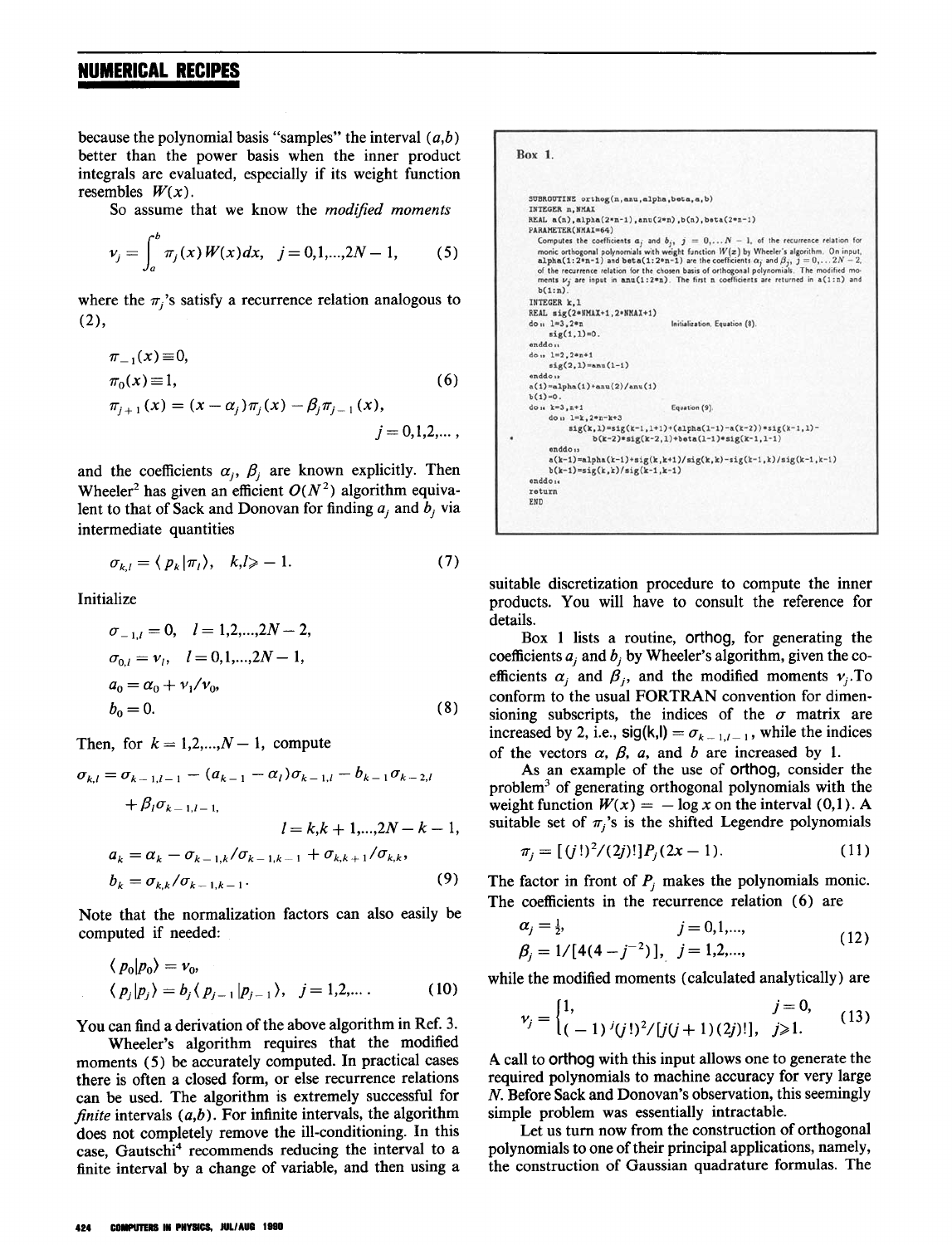simplest quadrature formulas (trapezoidal rule, Simpson's rule, and their higher-order Newton-Cotes generalizations) approximate the integral of a function by the sum of its functional values at a set of equally spaced points, multiplied by certain aptly chosen weighting coefficients. The idea of Gaussian quadratures is to give ourselves the freedom to choose not only the weighting coefficients, but also the location of the abscissas at which the function is to be evaluated: They will no longer be equally spaced. Thus we will have *twice* the number of degrees of freedom at our disposal; it turns out that we can achieve Gaussian quadrature formulas whose order is, essentially, twice that of the Newton-Cotes formula with the same number of function evaluations.

Does this sound too good to be true? Well, in a sense it is. The catch is a familiar one, which cannot be overemphasized: High order is not the same as high accuracy. High order translates to high accuracy only when the integrand is very smooth, in the sense of being "well approximated by a polynomial."

There is, however, one additional feature of Gaussian quadrature formulas that adds to their usefulness: We can arrange the choice of weights and abscissas to make the integral exact for a class of integrands "polynomials times some known function  $W(x)$ " rather than for the usual class of integrands "polynomials." The function  $W(x)$ can then be chosen to remove integrable singularities from the desired integral. Given  $W(x)$ , in other words, and given an integer  $N$ , we can find a set of weights  $w_i$  and abscissas  $x_i$  such that the approximation.

$$
\int_{a}^{b} W(x)f(x) \approx \sum_{j=1}^{N} w_{j}f(x_{j})
$$
\n(14)

is exact if  $f(x)$  is a polynomial.

The theory behind Gaussian quadratures goes back to Gauss in 1814, who used continued fractions to develop the subject. In 1826 Jacobi rederived Gauss's results by means of orthogonal polynomials. The systematic treatment of arbitrary weight functions  $W(x)$  using orthogonal polynomials is largely due to Christoffel in 1877. The fundamental theorem of Gaussian quadratures that lets you find the abscissas for any particular case is the following: The abscissas of the N-point Gaussian quadrature formula (14) with weight function  $W(x)$  in the interval *(a,b)* are precisely the roots of the orthogonal polynomial  $p_N(x)$  for the same interval and weight function.

Once you know the abscissas  $x_1, \ldots, x_N$ , you need to find the weights  $w_i$ ,  $j = 1,...,N$ . The most useful computational formula for the weights is

$$
w_j = \langle p_{N-1} | p_{N-1} \rangle / [p_{N-1}(x_j) p_N'(x_j)], \qquad (15)
$$

since the derivative  $p'_N$  can be computed efficiently by the derivative of (2) in the general case, or by special relations for the classical polynomials. Note that (15) is valid as written only for monic polynomials; for other normalizations, there is an extra factor of  $\lambda_N / \lambda_{N-1}$ , where  $\lambda_N$  is the coefficient of  $x^N$  in  $p_N$ .

What is the best way to solve for all the abscissas and weights for some Gaussian quadrature formula? Except in some special cases, the best way is *not* to use a root-finding method like Newton's method on  $p_N(x)$ . It is generally faster to use the Golub-Welsch<sup>5</sup> algorithm, which is based on a result of Wilf.<sup>6</sup> This algorithm notes that if you bring the term  $xp_i$  to the left-hand side of (2) and the term  $p_{i+1}$ to the right-hand side, the recurrence relation can be written in matrix form as

$$
x\begin{bmatrix} p_0 \\ p_1 \\ \vdots \\ p_{N-2} \\ p_{N-1} \end{bmatrix} = \begin{bmatrix} a_0 & 1 \\ b_1 & a_1 & 1 \\ & \vdots & \vdots \\ & & b_{N-2} & a_{N-2} \\ & & & b_{N-1} & a_{N-1} \end{bmatrix} \begin{bmatrix} p_0 \\ p_1 \\ \vdots \\ p_{N-2} \\ p_{N-1} \end{bmatrix} + \begin{bmatrix} 0 \\ 0 \\ \vdots \\ 0 \\ p_N \end{bmatrix}
$$

or

$$
xp = \mathbf{T} \cdot \mathbf{p} + p_N \mathbf{e}_{N-1}.
$$
 (16)

Here,  $T$  is a tridiagonal matrix,  $p$  is a column vector of  $p_0, p_1, \ldots, p_{N-1}$ , and  $e_{N-1}$  is a unit vector with a 1 in the  $(N - 1)$ th (last) position and zeros elsewhere. The matrix T can be symmetrized by a diagonal similarity transformation D to give

$$
\mathbf{J} = \mathbf{D} \mathbf{T} \mathbf{D}^{-1} = \begin{bmatrix} a_0 & \sqrt{b_1} \\ \sqrt{b_1} & a_1 & \sqrt{b_2} \\ \vdots & \vdots & \vdots \\ \sqrt{b_{N-2}} & a_{N-2} & \sqrt{b_{N-1}} \\ \sqrt{b_{N-1}} & a_{N-1} \end{bmatrix}.
$$
\n(17)

The matrix J is called the *Jacobi matrix* (not to be confused with other matrices named after Jacobi that arise in completely different problems!). Now we see from (16) that  $p_N(x_i) = 0$  is equivalent to  $x_i$  being an eigenvalue of T. Since eigenvalues are preserved by a similarity transformation,  $x_j$  is an eigenvalue of the symmetric tridiagonal matrix J. Moreover, Wilf<sup>6</sup> shows from the Christoffel-Darboux identity that if  $v_i$  is the eigenvector corresponding to the eigenvalue  $x_i$ , normalized so that  $\mathbf{v} \cdot \mathbf{v} = 1$ , then

$$
w_j = \mu_0 v_{j,1}^2, \tag{18}
$$

where  $v_{i,1}$  is the first component of v. Now finding all eigenvalues and eigenvectors of a symmetric tridiagonal matrix is a relatively efficient and well-conditioned procedure. 7-9

Box 2 lists the routine gaucof, for finding the abscissas and weights, given the coefficients  $a_j$  and  $b_j$ . Remember that if you know the recurrence relation for